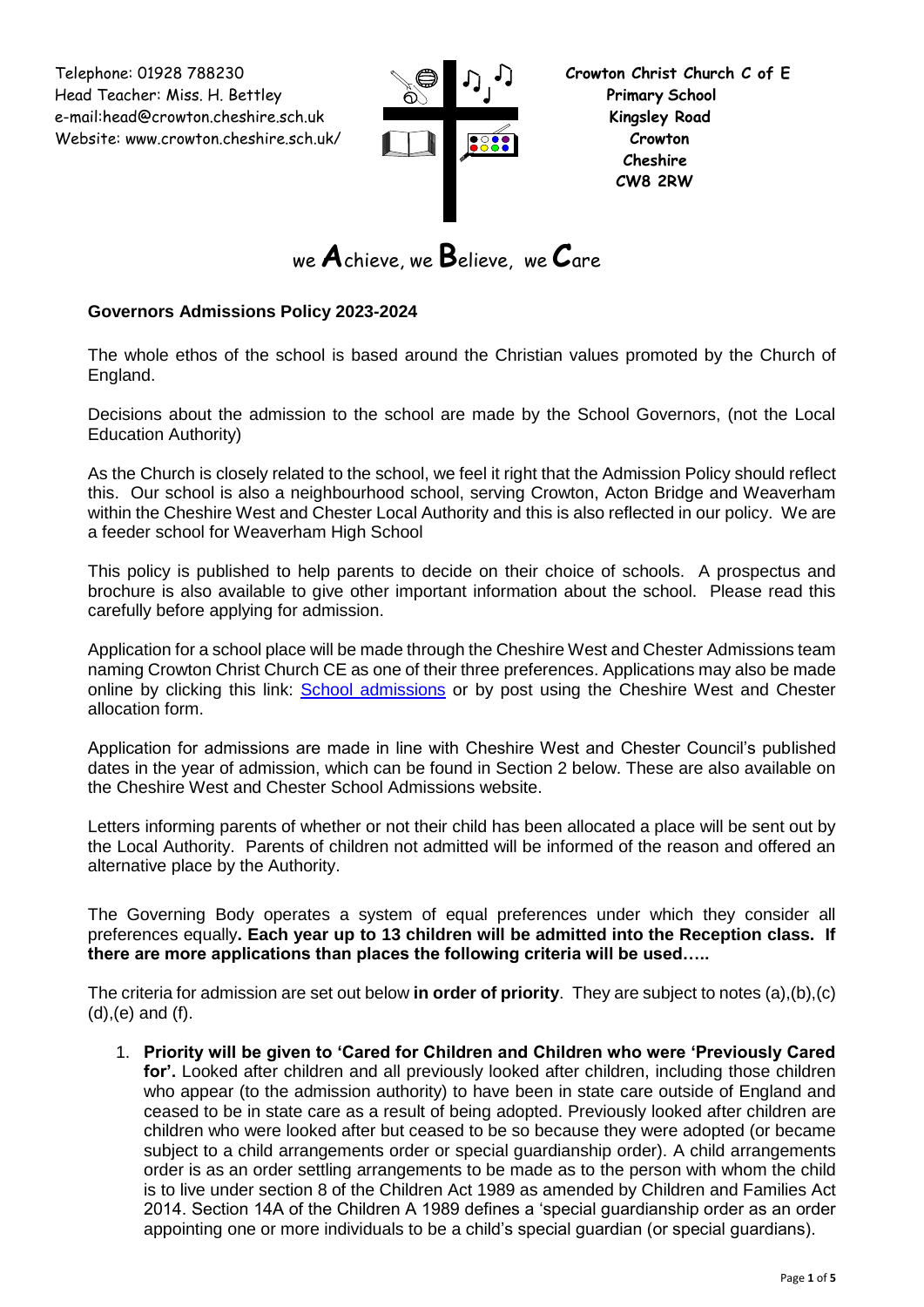- 2. **Children with special medical or social circumstances** affecting the child where these needs can be best met at this school.
- **3. Children resident within the area of Crowton and Acton Bridge civil parishes – a map is available from school.**
- **4. Children whose parents are regular worshippers in an Anglican Church for whom this is the closest Church of England school as measured in a straight line from the centrally plotted Basic Land and Property Unit point (BLPU) of the child's home address to the centrally plotted BLPU point of the school as defined by Local Land and Property Gazetteer.** In the event of a tie-break a random paper draw will be undertaken by an independent body (a supporting letter from a minister is required).
- **5. Children with a sibling still attending the school at the proposed date of admission.**
- **6. Children whose parents are regular worshippers of another Christian denomination which is a member of Churches Together in Britain and Ireland and for whom this is the closest Church of England school as measured in a straight line from the centrally plotted Basic Land and Property Unit point (BLPU) of the child's home address to the centrally plotted BLPU point of the school as defined by Local Land and Property Gazetteer.** In the event of a tie-break a random paper draw will be undertaken by an independent body (a supporting letter from a minister is required).
- **7. Other children**

#### **Admissions information:**

Last year the school was able to admit all pupils whose parents applied.

#### **NOTES.**

- (a) Professional supporting evidence from e.g. a doctor, psychologist, social worker, is essential if admission is to be made under the criterion for special medical or social circumstances, and such evidence must set out the particular reasons why the school in question is the most suitable school and the difficulties which would be caused if the child had to attend another school.
- (b) Sibling refers to brother or sister, half brother or sister, adopted brother or sister, step brother or sister, or the child of the parent/carer's partner, and in every case, the child should be living in the same family unit at the same address.
- (c)''Resident'' refers to the child's permanent home at the proposed date of admission.
- (d) A 'parent' is any person who has parental responsibility or care of the child.

(e) Regular worshipper refers to parents who attend services at least once each month for the 6 months prior to application.

(f) Where the above criteria are not adequate to distinguish between requests for admission which cannot all be accepted without exceeding the Admission limit, priority will be decided on the basis of distance from the school as measured in a straight line from the centrally plotted Basic Land and Property Unit point (BLPU) of the child's home address to the centrally plotted BLPU point of the school as defined by Local Land and Property Gazetteer. In the event of a tiebreak a random paper draw will be undertaken by an independent body.

#### **Children with Education/Health Care Plans**

A child with a Statement or Education Health Care Plan naming the school will be admitted.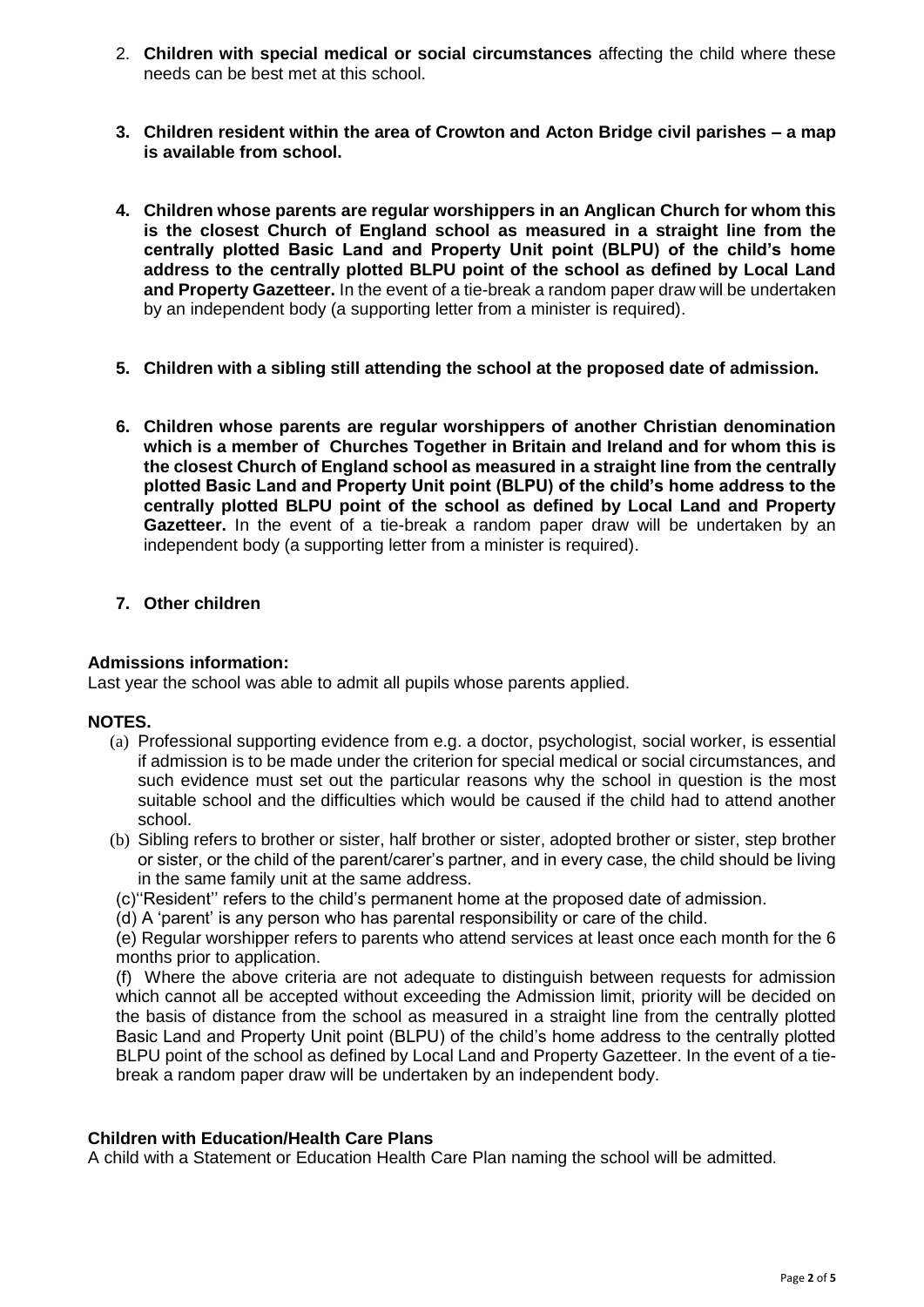## **Late applications for admission**

Where there are extenuating circumstances for an application being received after the last date for applications, and it is before the governors have established their list of pupils to be admitted, then it will be considered alongside all the others.

Otherwise, applications which are received after the last date will be considered after all the others, and placed on the waiting list in order according to the criteria.

## **Waiting list**

Where we have more applications than places, the admissions criteria will be used. Children who are not admitted will have their name placed on a waiting list. The names on this waiting list will be in the order resulting from the application of the admissions criteria. Since the date of application cannot be a criterion for the order of names on the waiting list, late applicants for the school will be slotted into the order according to the extent to which they meet the criteria. Thus it is possible that a child who moves into the area later to have a higher priority than one who has been on the waiting list for some time. If a place becomes available within the admission number, the child whose name is at the top of the list will be offered a place. This is not dependent on whether an appeal has been submitted.

This waiting list will be held until the end of the autumn term.

### **Address of pupil**

The address used on the school's admission form must be the current one at the time of application. If the address changes subsequently, the parents should notify the school. Where the parents live at different addresses, the current-at-the-time-of-application, normal address of the child will be the one used. This will normally be the one where the child wakes up for the majority of Monday to Friday mornings. Parents may be asked to show evidence of the claim that is being made for the address, e.g. utility bills of various sorts showing the child's address as the one claimed. Where there is dispute about the correct address to use, the governors reserve the right to make enquiries of any relevant third parties, e.g. the child's GP. For children of UK Service personnel and other Crown Servants returning to the area proof of the posting is all that is required.

#### **Non-routine admissions**

All in year' applications for school places, i.e. those applications made during the academic year and for admissions to age groups other than the normal year of entry\* should be made directly to the school.

Parents applying for places at this school, whether 'in year', or for the normal year of entry, must also complete as part of their application the governing body's supplementary information form**,** which is available on request from the local authority or from the school. Copies can also be obtained on the authority's website.

Full details of the process for applying for places 'in year' from September 2019 will be available on the authority's website and on the School's website.

\*The normal year of entry for admission in September is year 7 as a secondary transfer, reception entry to a primary or infant school, and transfer into a year 3 class in a junior school.

#### **Fraudulent applications**

Where the governing body discovers that a child has been awarded a place as the result of an intentionally misleading application from a parent (for example a false claim to residence in the catchment area or of involvement in a place of worship) which effectively denies a place to a child with a stronger claim, then the governing body is required to withdraw the offer of the place. The application will be considered afresh and a right of appeal offered if a place is refused.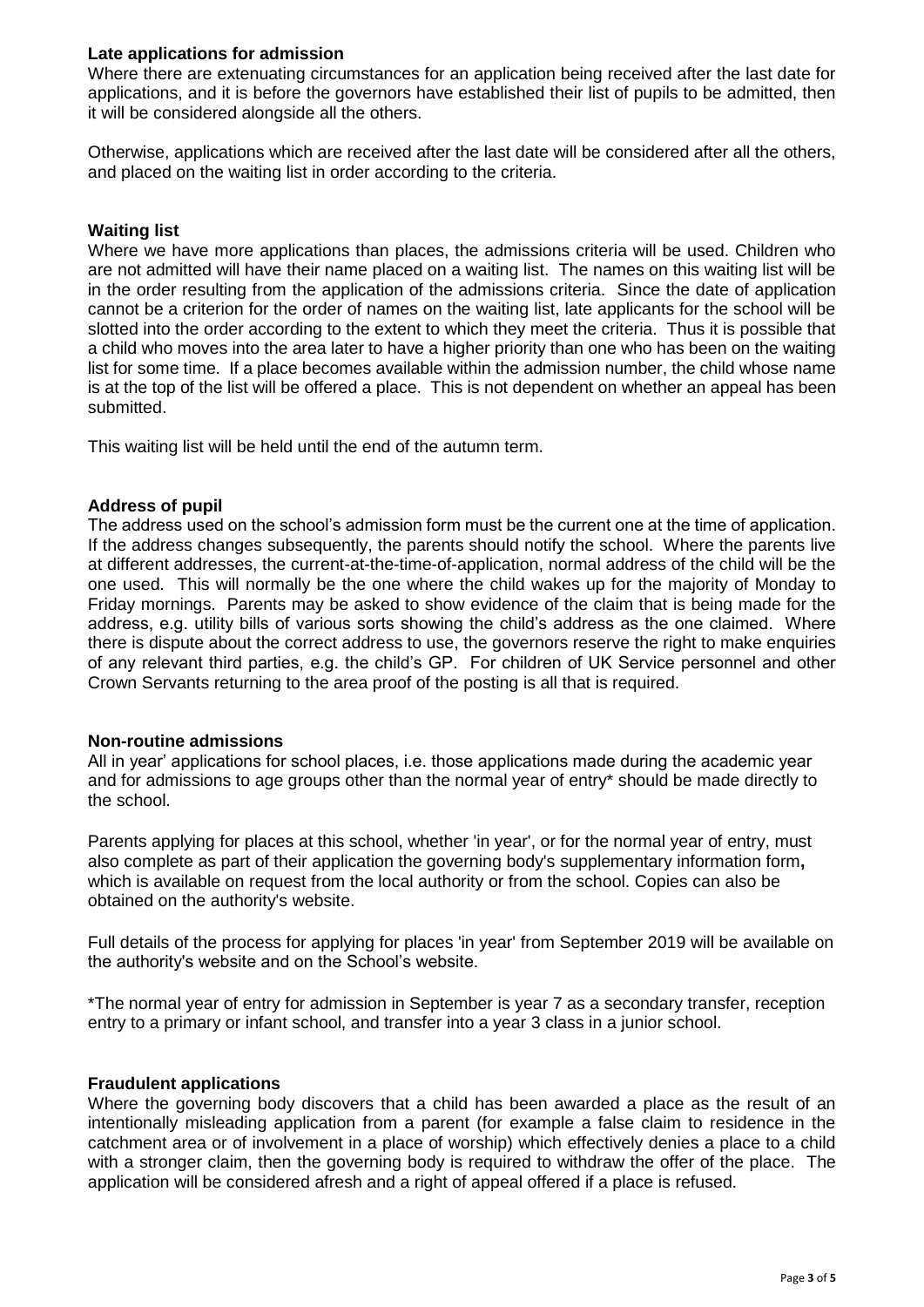## **Deferred admission**

If your child is due to start school during the next academic year, it is important that you apply for a place for September. If your child's fifth birthday is between the months of September and December, then, if you wish it, admission may be deferred until January; if it is between January and April, then admission may be deferred until the start of the summer term though it is likely to be in your child's interest to start no later than January. In all cases the place may also be taken up part time.

## **Summer Born Children**

Parents of summer born children (those born between 1st April and 31st August) who wish to delay entry until the following year must speak to the school and Local Authority as soon as possible as this would involve either an in-year application for year 1 or a new application for reception in the following year. An application form should be filled in for the current admission process at the same time as any request to defer entry or 'back class' to reception in the following year. The decision will be made taking into account information from the parents and head teacher and should be in the best interests of the child.

Parents will be informed of the outcome before primary national offer day.

If the request is agreed, the application for the normal age group may be withdrawn before a place is offered. If the request is refused, the parent must decide whether to accept the offer of a place for the normal age group, or to refuse it and make an in year application for admission to year one for the September following the child's fifth birthday.

Parents should be aware that agreement by the school to allow a child to enter reception the following year does **not** guarantee a place in the class. Parents must apply to the school again the following year and the application will be considered in the normal manner following the oversubscription criteria.

### **Twins**

Where there are twins wanting admission and there is only a single place left within the admission number, then the governing body will admit if it is possible to do so.

## **Appeals**

Where the governors are unable to offer a place because the school is oversubscribed, parents have the right to appeal to an independent admission appeal panel, set up under the School Standards and Framework Act, 1998, as amended by the Education Act, 2002. **Parents should notify the clerk to the governors at the school within 20 days of receiving the letter refusing a place**. Parents will have the opportunity to submit their case to the panel in writing and also to attend in order to present their case. You will normally receive 14 days' notice of the place and time of the hearing.

If your child was refused a place in Reception or Key Stage 1 because of Government limits on Infant class sizes, the grounds on which your appeal could be successful are limited. You would have to show that the decision was one which in the circumstances no reasonable governing body would have made, or that your child would have been offered a place if the governors' admissions arrangements had been properly implemented.

Please note that this right of appeal against the governors' decision does not prevent you from making an appeal in respect of any other school.

**This information is published by the Governors of Crowton Church of England Aided School in accordance with the relevant sections of the Schools Standards and Framework Act 1998 as amended by the Education Act 2002.**

**Admissions criteria may change from one year to the next.**